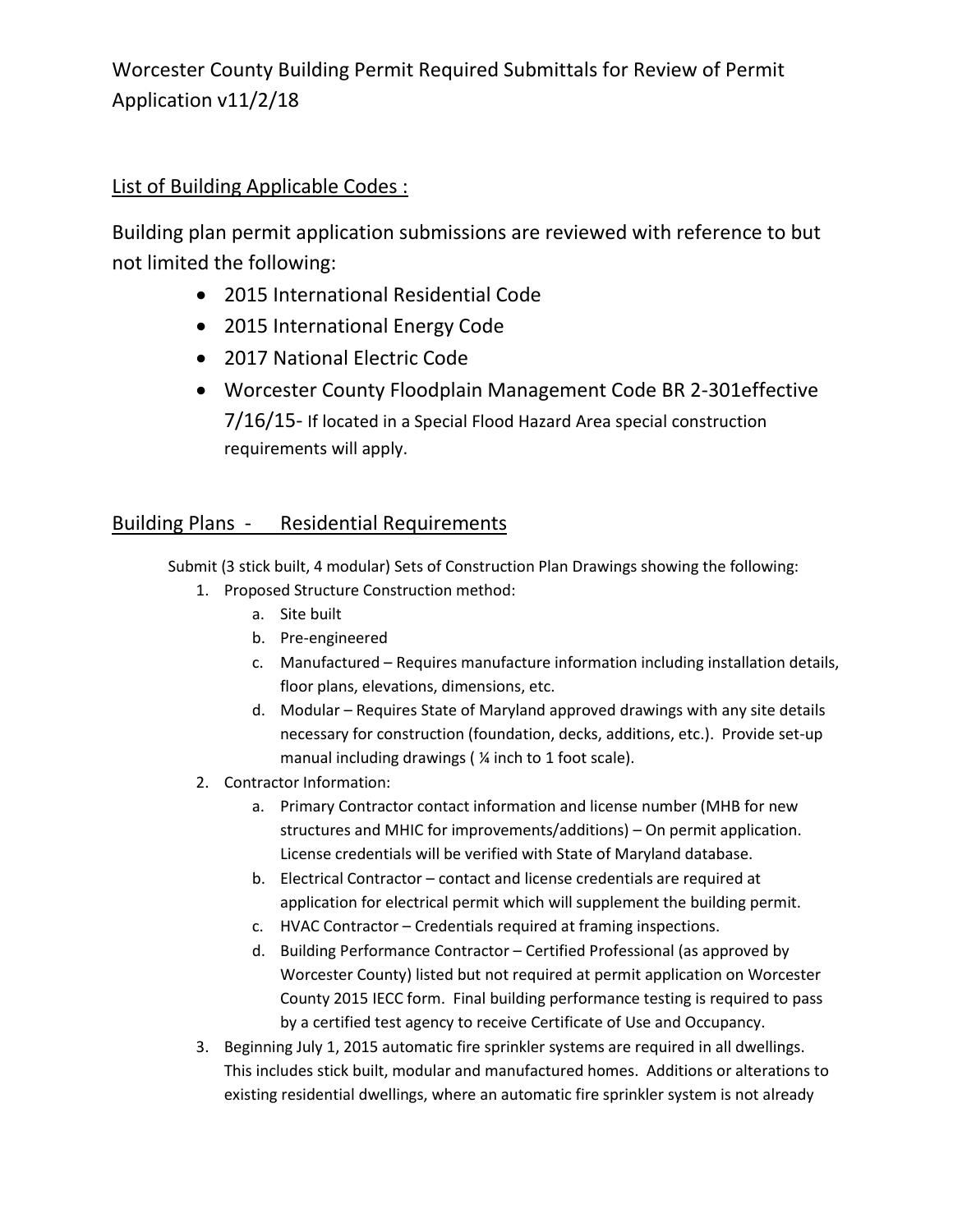# Worcester County Building Permit Required Submittals for Review of Permit Application v11/2/18

provided, shall not require the installation of an automatic fire sprinkler system. The DRP office will provide notification to the Worcester County Fire Marshal when a new permit application is received for a new residential dwelling unit. It will be the contractor or owner's responsibility to independently coordinate with the Fire Marshal's Office for review requirements and inspections. Fire Marshal's inspections and approval of installed systems is required to be complete prior to scheduling a final inspection with the building inspector.

- 4. Foundation Plan:
	- a. Outside Foundation Dimensions
	- b. Pier Size and Spacing
	- c. Foundation Vents and locations Note if flood designed.
	- d. Foundation wall thickness
	- e. Footing dimensions including depth
	- f. Framing details, joist size and on-center spacing and beam size and spacing.
	- g. If using existing foundation, the same information is required.
	- h. The department may require engineered foundation for special circumstances and/or soil tests/certifications.
	- i. If the project is determined to be in a flood zone, existing elevation information may be required to determine additional construction requirements.
- 5. First Floor Plan
	- a. Show and dimension all proposed interior and exterior rooms and spaces. Label each room for purpose.
	- b. Floor plans for interior renovations and additions, show existing room sizes and proposed new room/addition dimensions. Where connecting an addition to an existing structure, show connecting details.
	- c. All kitchen and bathroom details for major plumbing and appliances.
	- d. Doors and dimensions and attic access.
	- e. Beams, headers and girders if any. Roof construction details depending on truss or frame design.
	- f. Stairs, stairwells and handrails. Stair width, ascent/decent direction, number of risers and treads and riser heights.
- 6. Upper Floor plans (Same as first floor plans plus):
	- a. Attic access and ceiling break lines, if applicable. Provide ceiling height at break line.
	- b. Label spaces open to below.
- 7. Building Sections
	- a. Footer to ridge cross section of new structure showing construction detail.
	- b. For additions, include cross section of existing condition and structural attachment method to new addition.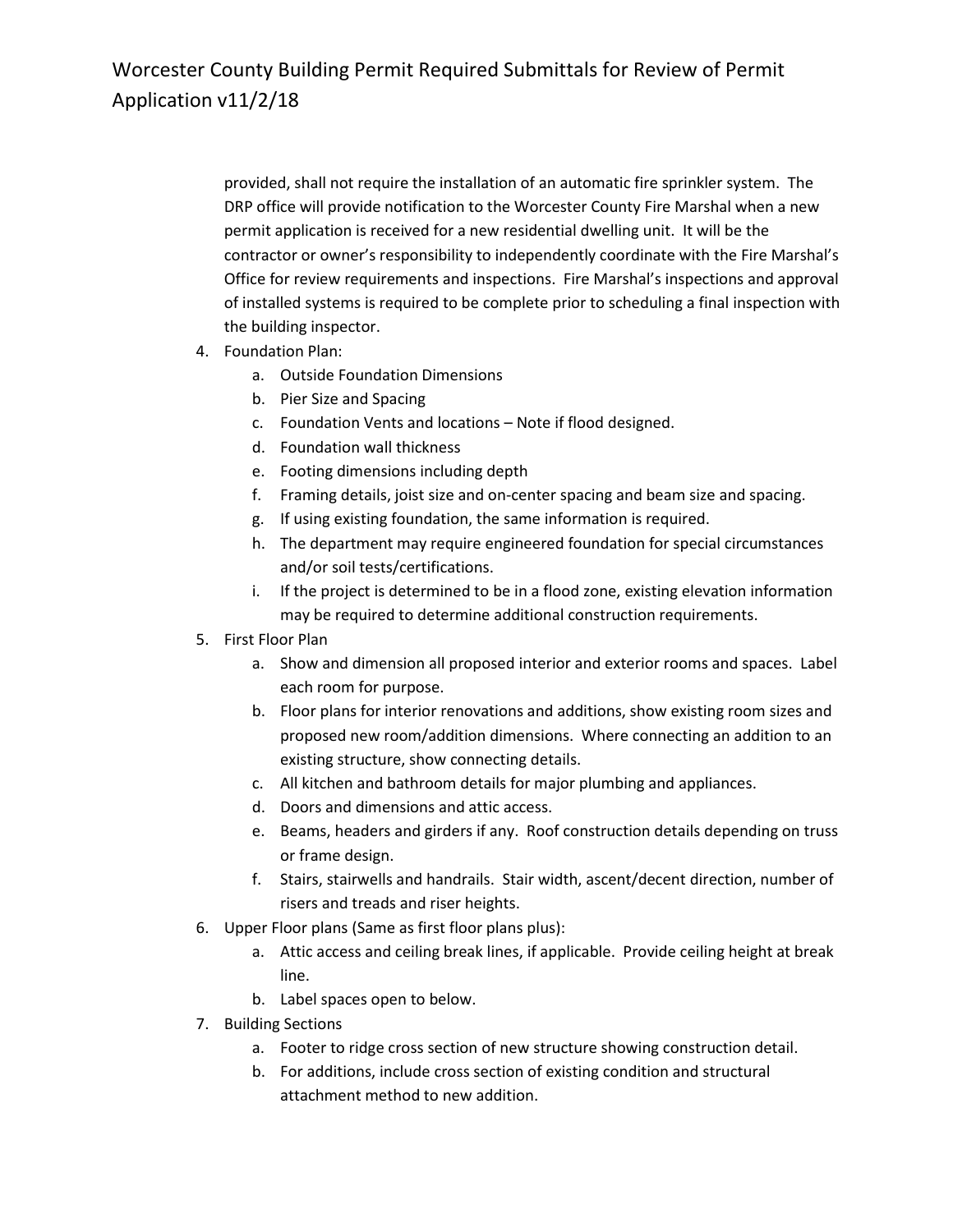# Worcester County Building Permit Required Submittals for Review of Permit Application v11/2/18

- c. Show all materials including but not limited to gypsum board, insulation, wall sheathing, and siding including the thickness, type and R value rating of the insulation.
- 8. Elevations
	- a. Include elevation drawings of at least front, rear and side appropriate to determine major features and dimensions.
	- b. Label height of structure and highest roof peak from existing grade.
	- c. Dimension the height of each story.
	- d. Chimney or ornamental roof design feature height
	- e. Roof pitch and material of construction.
	- f. Roof and crawl space ventilation if applicable.
	- g. Siding material.
	- h. Doors and windows locations with schedule showing sizes, location, R, U and solar heat transfer coefficients (SHTC).
- 9. Energy Code
	- a. Completion of Worcester County 2015 IECC Energy Code requirements signed by owner and contractor (see attached). All residential building projects, except open deck additions, require the completion of the Worcester County 2015 IECC Energy Code requirements form.
	- b. If using the prescriptive UA Alternative RESCHECK model then this information must be supplied with plan permit application. Plans must include insulation values per the RESCHECK model to be approved. If changes occur during construction, a new RESCHECK model must be submitted and approved to complete the project which shows all changes.
	- c. Construction documentation is required including details on insulation material, windows/doors, and mechanical systems with the depiction of the building thermal envelope.
	- d. Final documentation submitted for Certificate or Use and Occupancy must include the proper compliance information – Prescriptive, Rescheck or Performance. Building envelope R-Values must match the method of compliance.
	- e. If using the performance option to comply, additional information is required to be submitted by a design professionals, certified performance professional or professional engineer for review and approval by Worcester County.
	- f. Final Blower Door building envelope leakage testing and duct leakage testing is required. These tests must be performed by a County Approved test contractor having training/certifications to perform tests per the 2015 IECC. Test companies are generally holding BPI or RESNET certifications.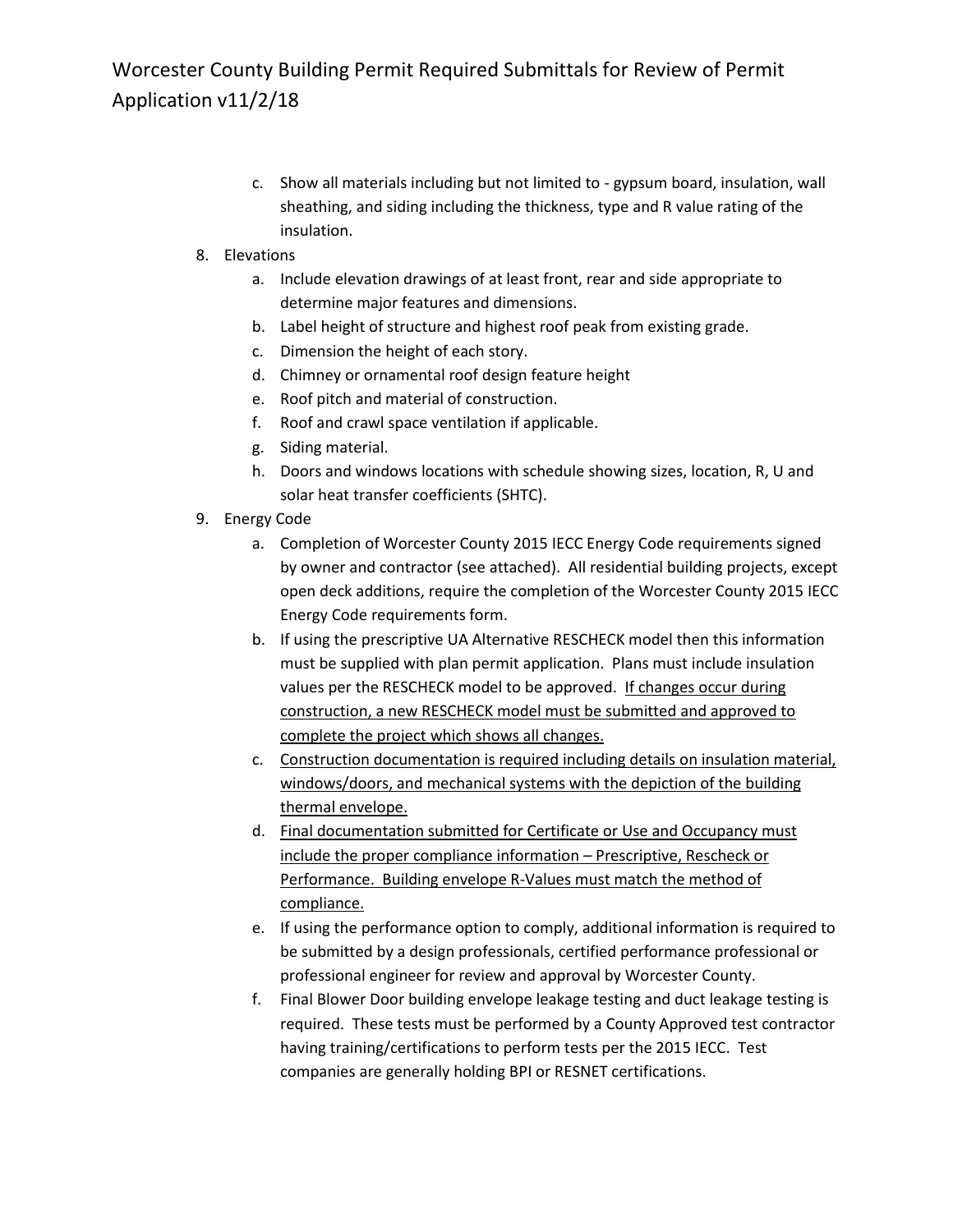#### DEPARTMENT OF

DEVELOPMENT REVIEW AND PERMITTING

### Worcester County

GOVERNMENT CENTER ONE WEST MARKET STREET, ROOM 1201 SNOW HILL, MARYLAND 21863 TEL:410.632.1200 / FAX: 410.632.3008

www.co.worcester.md.us/drp/drpindex.htm

#### Worcester County 2015 International Residential Energy Code

By adoption of the Maryland Building Performance Standards and specifically the International Energy Code 2015 Edition (IECC 2015), Worcester County and State of Maryland Building Code requires all new construction and additions to residential dwellings to meet IECC 2015. All new residential one and two family dwellings and additions to existing one and two family dwellings must comply with the residential provisions of the 2015 IECC.

Mandatory IECC 2015 Requirements:

1. Certificate of Compliance – R401.3 – Builder or Design Professional must post all energy compliance cert. on elect. Panel.

2. Thermal Envelope – R402 – Insulation, Fenestration, required prescriptive or performance – Exceptions below for alterations.

3. Air Leakage – R402.4 – Building Envelope must limit air exchanges 3 per hour (at 50 Pascals) by Certified Tightness Test. <sup>1</sup>

4. HVAC Controls – R403.1 – Programmable t-stat for furnaces and supplemental heat controls for heat pumps.

- 5. Duct Insulation R 403.3.1 Outside thermal envelope required. R-8 ducts>3inches, R-6 ducts 3 to 6 inches, R-4.2 <3 inches.
- 6. Duct Sealing R 403.3.2 HVAC ducts must be sealed and tested Test report is required. Max leakage 4 CFM/100 SF.
- 7. Building Cavities R 403.3.5 Cavities shall not be used as ducts or plenums.
- 8. Mechanical System Pipe Insulation R403.4 R-3 minimum if fluid above 105 degrees F.
- 9. Circulating Hot Water Systems R403.5.1 Controls and insulation required.
- 10. Mechanical Ventilation R403.6 Whole house ventilation is required per IRC see section M 1507.
- 11. Equipment Sizing R403.6 HVAC equipment sized per Air Conditioning Contractors of America (ACCA) Standards.
- 12. Snow Melt System Controls R403.9- Special controls required if system installed.

13. Pools and Spas – R403.10 – Controls to minimize energy usage required. Covers required on heated pools and spas.

14 – Lighting Equipment – R404.1 – 75 % of installed lighting shall utilize high efficacy lamps (CFL, T-8 fluorescent, LED)

Notes:

1. Attention must be given to sealing the entire building envelope during construction to attain certified passing results. Consult your Certified Building Envelope Test Contractor. A passing test report by a certified contractor/inspector must be provided to Worcester County to obtain final building Certificate of Occupancy.

2. Construction Documentation is required per R103.2 including Insulation, Fenestration and Mechanical Systems (sizes and efficiencies.

Building Envelope Exceptions - Alterations (only applies if building energy use is not increased by the repairs/renovations): 1. Storm Window installed over existing windows.

2. Existing ceiling, wall or floor cavities exposed provided these cavities are filled with insulation.

3. Construction where existing roof, wall or floor cavity is not exposed.

4. Roof re-cover.

5. Roofs without insulation in the cavity and where the sheathing or insulation exposed during re-roofing shall be insulated either above or below the sheathing.

6. Surface applied window film installed on existing single pane fenestration assemblies to reduce the solar heat gain performance provided the glazing is not replaced.

7. Repairs/Renovations will not increase the building energy use (e.g., NO HVAC, NO Lights, NO hot water) – NON- Conversion Agreement Required.

Note : If repairs/renovations are limited to items 1-7 above, then there is no building envelope specific requirements.